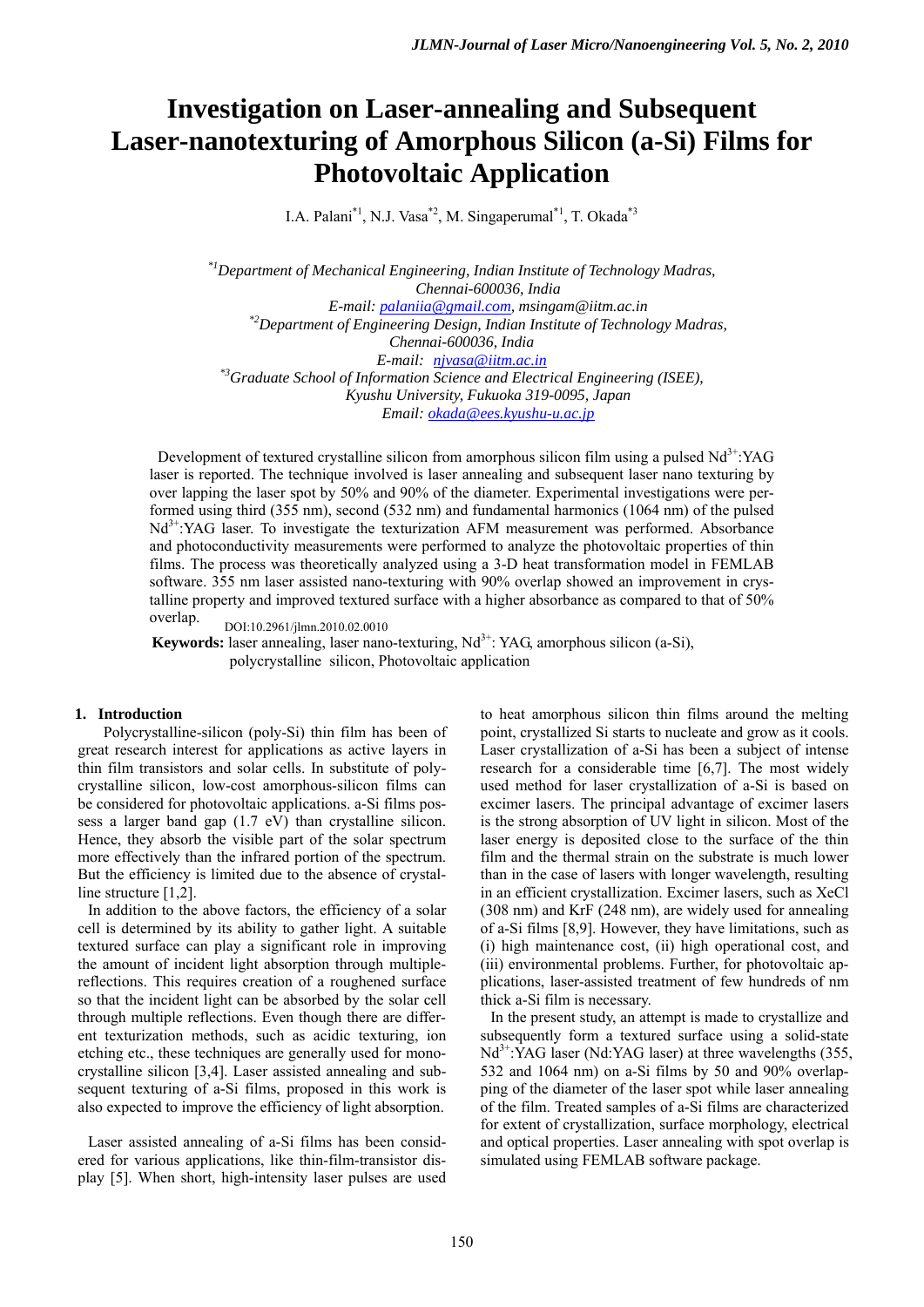## **2. Experimental Investigation**

Laser annealing and subsequent laser nano-texturing were performed using a solid-state pulsed Nd:YAG laser (Quanta Ray GCR 100 series). Experiments were conducted at three wavelengths (355, 532 and 1064 nm), with a pulse repetition rate of 10 Hz and a pulse width of 9 ns. a-Si thin films (400 nm) were coated on two substrates: alkali free glass(0.5 mm thick) and n-type c-Si (0.5 mm thick). The samples were cut into 15 mm  $\times$  15 mm square pieces and chemically cleaned and mounted on an X-Y stage. The laser beam was focused on a-Si thin film samples using a convex lens of focal length 300 mm to obtain the spot size of 2 mm. The laser pulse was controlled for single pulse treatment. The laser treatment was done at atmospheric condition.

In the case of laser annealing and subsequent laser nanotexturing, the laser pulse is first made incident on the surface of the a-Si. After the phase transformation is completed during the pulse to pulse duration of 3 s the next laser spot is made to overlap with the previous irradiation spot to a certain predetermined extent. In the study, to induce texturization two trials were conducted in which the samples were annealed with each subsequent laser beam overlapped at 50% and 90% in terms of the diameter of the laser spot. Fig. 1 shows pictorially the overlap of the consecutive laser beams and three regions, namely irradiated regions corresponding to the preceding and succeeding laser pulses; and the overlapping interface region. To maintain uniformity, the overlapping was done along both the X and Y axes. To investigate the influence of the laser fluence on the annealing and the subsequent texturing, a-Si films were treated with different fluence values by altering the laser beam energy.



**2.** Interface region where laser spots overlap, **3.** Laser irradiated (second spot)

**Fig. 1** Regions of laser spot coverage during annealing and nano-texturing.

 The surface morphology of the annealed samples were analyzed using a scanning electron microscope (SEM) (Keyence VE-7800). The extent of crystallization of the a-Si films were characterized by using the Raman spectroscopy (Jusco 5000 series) technique. The texturization on the samples were analyzed though AFM (Keyence VN-8000). Electrical resistance of samples was measured by using a precision multi-meter (Keithley 2000 series) and the optical properties of the laser textured samples were analyzed using an UV spectrometer (Shimadzu UV-160A). Aluminum coplanar electrodes were deposited on the film and photoconductivity was measured at room temperature

using an I-V measurement system (HP4145B) and a solar simulator (WXS-155S-L2, WACOM) with a Xenon lamp as the illumination source.



**Fig. 2** SEM micrograph of laser treated a-Si/c-Si. Laser wavelength =  $355 \text{ nm}$  and laser fluence =  $470$ mJ/cm<sup>2</sup>.

## **3. Results and Discussion**

#### **3.1 Laser crystallization of a-Si at three different Wavelengths**

Fig. 2(a), (c) and (b), (d) show SEM micrographs with different magnification at 50% and 90% beam overlapping, respectively. The treatment was performed at a laser wavelength of 355 nm and with a laser fluence of 470 mJ/cm<sup>2</sup>. As seen from Fig. 2, the surface morphologies of film produced with 50% and 90% overlap are different.



**Fig. 3** Raman spectroscopy of laser treated a-Si/c-Si.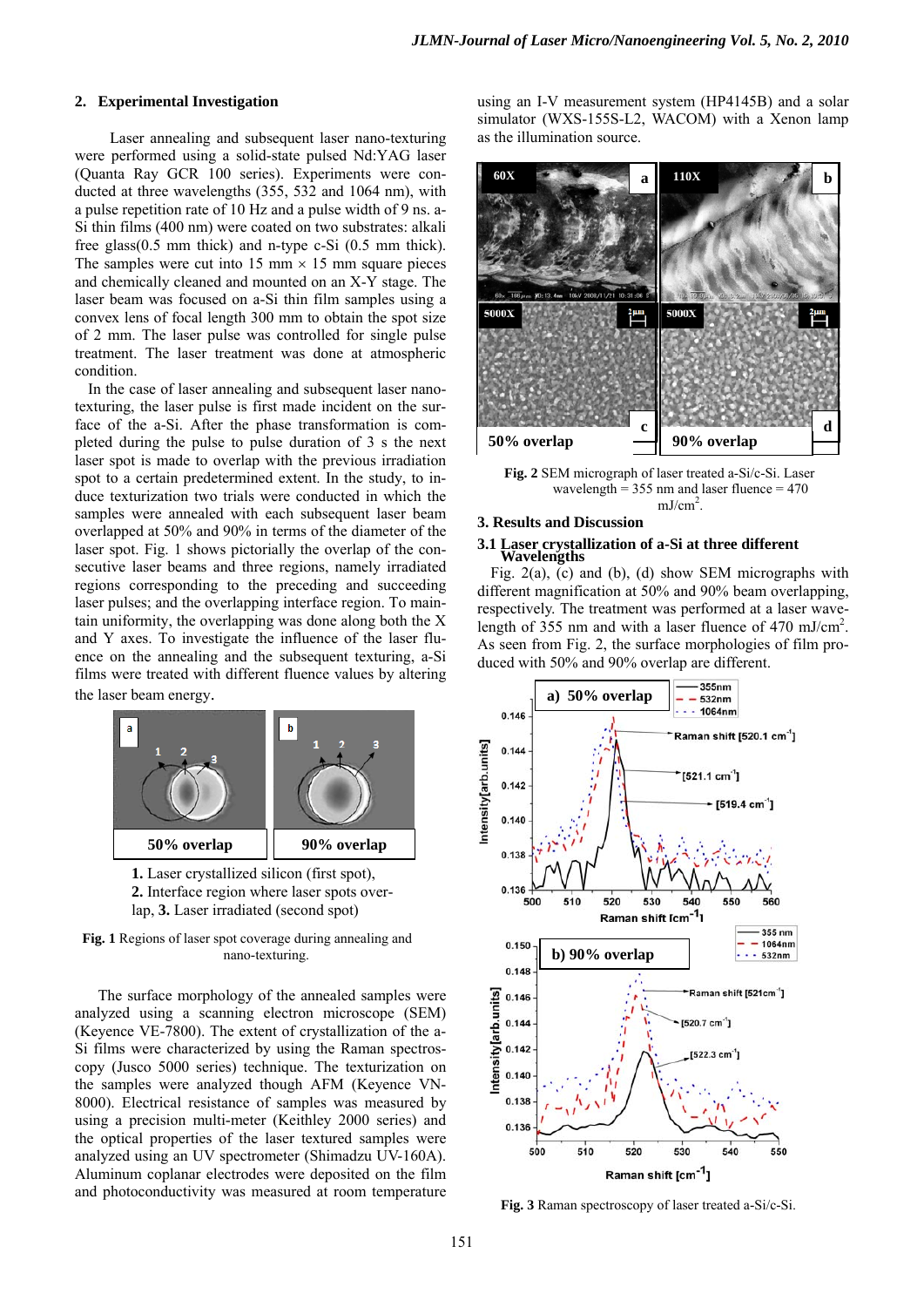Fig. 3(a) and (b) show Raman spectra of a-Si film samples treated at 50% and 90% overlap at different wavelengths. Without laser treatment, a broadband spectrum around  $475 \text{ cm}^{-1}$  was observed representing amorphous nature of the film. On laser annealing, typically Raman peak around 520 cm-1 is observed for all wavelength. a-Si film samples were treated at the third harmonics (355 nm), the second harmonics (532 nm) and the fundamental wavelength (1064 nm), with typical fluence values of 480, 500 and 1190 mJ/cm<sup>2</sup>, respectively. The Raman scattering peak values with 50% and 90% overlap are comparable and no significant difference is observed.



wavelength **a)** 355nm **b)** 532nm **c)** 1064nm.

Fig. 4(a), (b) and (c) show variation in electrical resistance with respect to laser fluence values for a-Si/c-Si samples when treated with different laser wavelengths, and at 50% and 90% overlap of the laser spot. The resistance of an a-S/c-Si sample without any laser treatment was measured to be 150 MΩ. As shown in Fig. 4, a drop in resistance is observed with increase in the laser fluence values at all wavelengths. When samples were treated with the laser fluence higher than the ablation threshold, the resistance values increase rapidly. This might be due to the ablation effect. Due to the influence of an uncontrolled melting, an amorphous region in the substrate was resulted. As shown in Fig. 4, there exists a process-window in which the resistance values of the laser treated films are lower. With 90% overlap, the resistance drop is slightly higher than that of the 50% overlap. Samples treated with the third harmonics (355 nm) show the lowest resistance of 7 k $\Omega$  at 90% overlap. A slight difference in electrical resistance characteristic was observed when the samples were treated at 50% or 90% overlap. Also when the samples were treated with 90% overlap, electrical resistance of the films was a minimum at lower laser fluence as compared to that of the 50% overlap. This confirms the improvement in electrical characteristic of a-Si films treated with 90% overlap. No significant variation in the resistance was observed between the samples treated with 355 nm and 532 nm. However when the samples were treated with 1064 nm, the laser fluence required to achieve minimum resistance values was considerably higher and the minimum resistance reached was around 20 kΩ. This might be due to the low absorbance leading to heating of the substrate to a larger extent resulting in a complex crystallization process and the film– substrate interface damage [10].

 The samples treated with a wavelength of 355 nm were also characterized using a Hall-effect measurement setup. The Hall mobility was estimated to be around  $897 \text{cm}^2/\text{Vs}$ . Similar Hall-effect characteristics were also reported by other researchers with an application of a KrF excimer laser (248 nm), and the results obtained are broadly comparable [11].

#### **3.2 Investigation on textured crystallized silicon**



**Fig. 5** AFM images of a-Si film samples treated a laser wavelength of 355 nm and a laser fluence of  $470 \text{ mJ/cm}^2$ .

 Influence on texturization of a-Si film samples during the laser annealing treatment was studied with 355 nm laser wavelength at a laser fluence of 470 mJ/cm<sup>2</sup>. Figures  $5(a)$ and (b) show AFM images of the laser textured a-Si film samples at 50% and 90% overlap, respectively. From Fig. 5, it is seen that a larger amount of surface peaks exists with 90% overlap than with 50% overlap.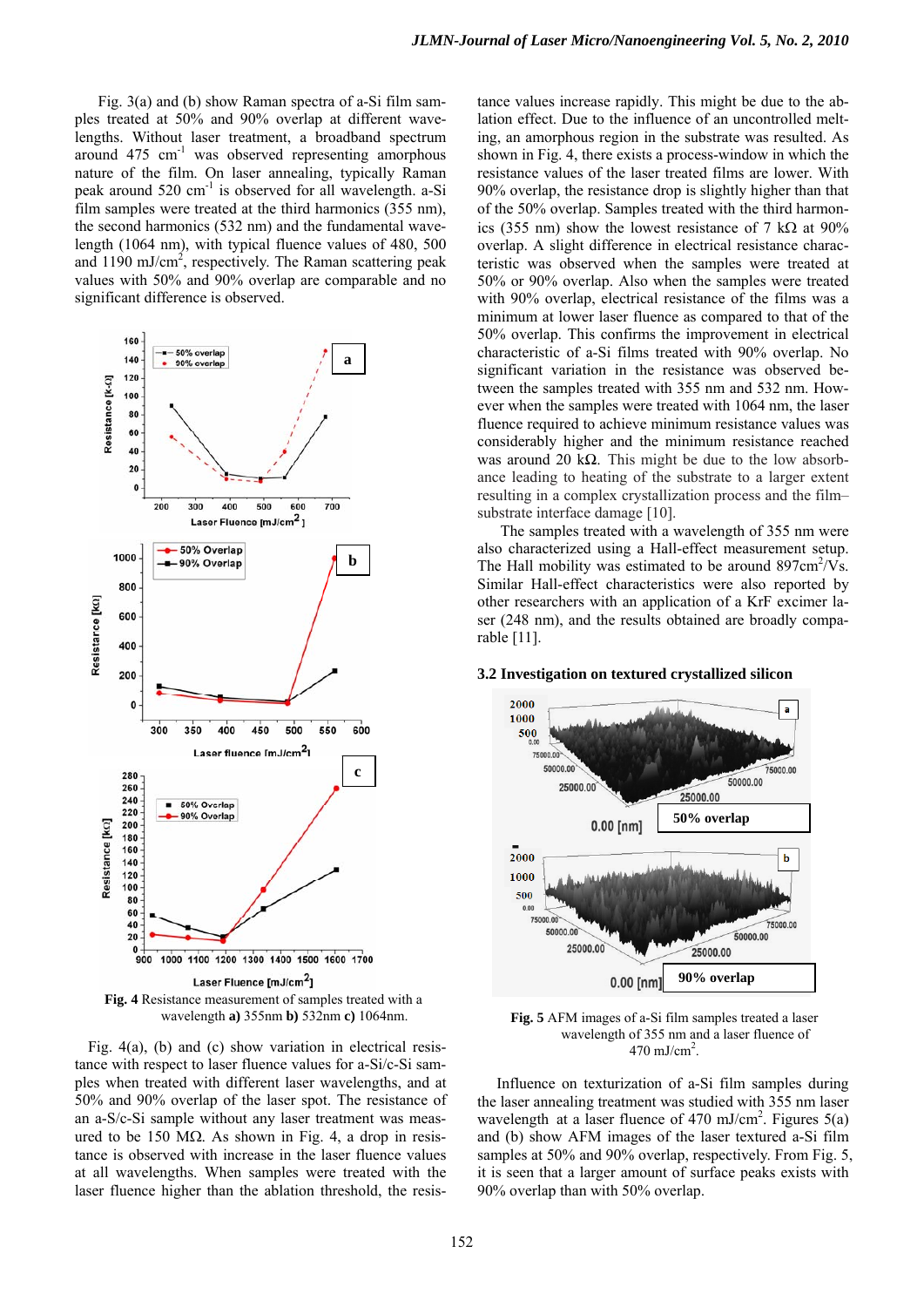Fig. 6(a) shows variation of surface roughness parameter (Rq, which is also termed as root mean square of surface roughness) measurement at 50% and 90% overlap with laser fluence for two different substrates. The increase in surface roughness at 90% overlap might be due to the increase in melt zone as compared to that of 50% overlap at the interface. Significant variation in Rq was not observed when the laser fluence was less than the damage threshold value. However, when the laser fluence is higher than the damage threshold fluence, as seen in Fig. 6(a), the value of Rq is reduced for the a-Si/glass sample and rapidly increased for the a-Si/c-Si sample.

Film samples with 90% overlap show higher RMS values in the region of crystallization suitable for incident light trapping, and hence when the laser fluence value reaches the ablation threshold, a reduction in RMS value is observed. Figure 6(b) shows the SEM micrograph of the textured a-Si/c-Si taken at an inclination of 25° showing the textured p-type silicon of around 1 μm size on the n-type crystalline substrate



**Fig. 6 (a)** surface roughness RMS Vs laser fluence at 355nm, **(b)** SEM micrograph of laser textured Si.

## **3.3 Photoconductivity and optical properties of laser crystallized and nano-textured a-Si**

 Photovoltaic properties, such as light absorbance and photoconductivity, of the laser treated and nano-textured a-Si/glass samples were investigated.

 Figure 7 shows spectroscopy measurements in terms of absorbance (=  $-log_{10}(VI_0)$ , where *I*= transmitted light intensity,  $I_0$ = incident light intensity) of the samples at 50% and 90% overlap. Based on Fig. 7, at a typical wavelength of 1100 nm, the absorbance for the untreated a-Si/glass sample was around 0.5.



**Fig. 7** Absorption spectra of a-Si/glass samples.

On the other hand, the absorption factor value was improved to 1.25 and 1.68 for samples textured with 50% overlap and 90% overlap, respectively.



**Fig. 8** Photoconductivity measurements.

This measurement clearly indicates that texture formed using laser treatment of a-Si samples with 90% overlap improved the light absorbance characteristics.

 Figures 8(a) and (b) shows the result of photoconductivity measurements of nano-textured, un-doped a-Si/glass samples at 50 and 90% overlap, respectively. Measurements were performed for a-Si films treated with different laser fluence values and three typical illumination intensities of 70, 100 and 120 mW/cm<sup>2</sup>. The maximum photoconductivity of  $3\times10^{-5} \Omega^{-1}$  cm<sup>-1</sup> was observed on a-Si samples treated with 90% overlap at a fluence of 470 mJ/cm<sup>2</sup>.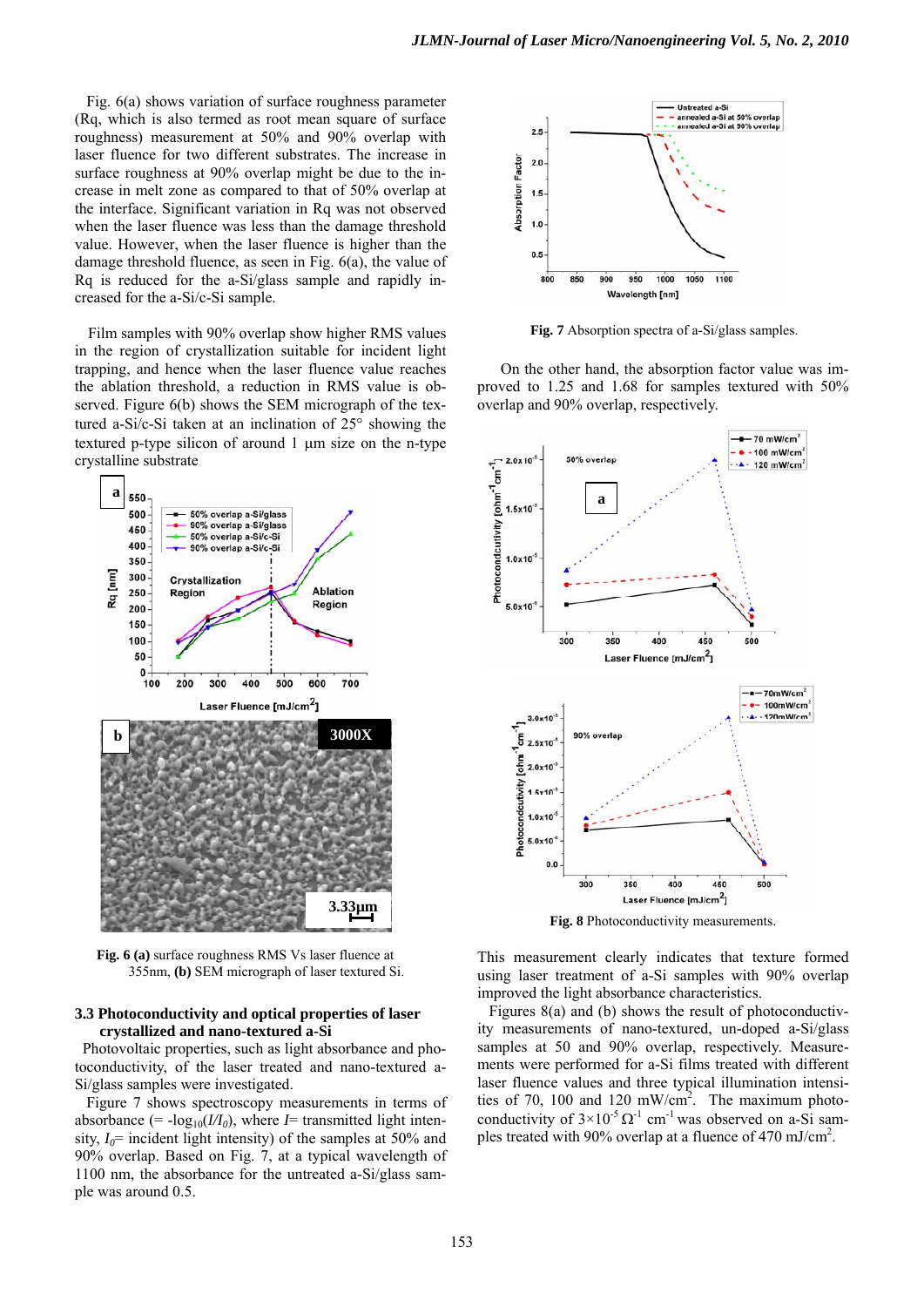## **3.4 Modeling**

Laser annealing of a-Si using a single pulse is a combination of two steps: i) rapid melting of a-Si film through absorption of laser radiation resulting in formation of polycrystalline grains from the nucleation sites that are either have been present in the film prior to the exposure (and remain unaffected by it) or formed as the liquid cools down [12,13]; ii) formation of surface structure due to the thermo-capillary force where the surface tension and the viscosity play a major role in uplifting the molten silicon. This results in a surface modification on the crystallized silicon surface [14]. The phase transformation during laser annealing takes place in a very short time span of few nanoseconds.

In the case of laser annealing and subsequent laser nano-texturing, the first laser pulse is made incident on the surface of the a-Si. After the phase transformation is completed the second laser spot is made to overlap with the previous irradiated spot to a desired extent. In the modeling, pulse to pulse duration was maintained at 3 s similar to that of the experimental pulse duration. Due to the variation in properties at the boundaries of the interface, difference in thermal gradient is expected, which may result in variation in texturing of thin film [15, 16]. Three different regions on the irradiated target are considered when the laser beam overlapping is used: 1) laser crystallized region due to the first pulse, 2) an interface region, 3) a-Si being crystallized due to the second pulse. These regions have different thermal properties as shown in Table 1 [17-19].

Table 1 **Thermo-physical properties of silicon** 

| $Re-$<br>gion | $k$ [W/m K]                                  | $C_p$ [J/kgK]                     |
|---------------|----------------------------------------------|-----------------------------------|
|               | 148                                          | 712                               |
| 2             | $27.6 \times 10^3 (T - 10.7) + 4.5$          | $(((T+120)/(240+0.8$              |
|               |                                              | $(T+120))$ +0.01)×10 <sup>3</sup> |
| 3             | $1.3\times10^{-9}(T-900)^3+1.3\times10^{-7}$ | $952+(171T)/685$                  |
|               | $(T-900)^2+10^{-4}(T-900)+1$                 |                                   |

To investigate the thermal behavior, a threedimensional heat equation was considered.

$$
\rho C_p \frac{dT}{dt} = \alpha I + k \left( \frac{\partial^2 T}{\partial x^2} + \frac{\partial^2 T}{\partial y^2} + \frac{\partial^2 T}{\partial z^2} \right),
$$
 (1)

where  $\rho$  is the density of the material (kg/m<sup>3</sup>),  $C_p$  is the specific heat capacity of the material (J/kgK),  $\alpha$  is the absorption coefficient of silicon, *I* is the intensity  $(W/m^2)$ , and *k* is the thermal conductivity of the material in (W/mK). The intensity variation is simulated using Beer Lamberts law,  $z_{film}$  represents the thickness of a-Si film, and  $R_x$  and  $R_y$  represent the radius of the laser spot.

$$
I = I_0 \exp\left[-\alpha \left(z_{film} - z\right) - \left(\frac{x}{R_x}\right)^2 + \left(\frac{y}{R_y}\right)^2\right], \quad (2)
$$

where  $I_0$  is the initial intensity.

The equations were solved by considering the thermal conductivity and the specific heat capacity at three different regions as specified in Table 1. The optical absorption coefficient was assumed to be same for all the three regions. Simulation was done using the FEMLAB software.

When a single pulse of a Nd:YAG laser with a laser fluence of 390 mJ/cm<sup>2</sup> at 355 nm wavelength is incident on the surface of a-Si film, the temperature was estimated to be approximately 1200 °C. Figures 9(a) and (b) show the temperature plots along the central axis in the region of interface obtained from FEMLAB simulation with 50% and 90% overlap of the laser spot, respectively. A steeper temperature gradient from 800 to 1260 ºC in the overlap region 2 than that of with the single pulse irradiation of the a-Si film without overlap is observed [11]. The peak temperature value is also estimated to be higher in the overlap region 2. With 90% overlapping of the laser beam spot, the peak temperature is further increased to around 1300 °C as can be seen in Fig. 9(b). The temperature rise in region 2 with 50% and 90% overlap is calculated to be around 400 °C and 900 °C, respectively. Further, in the case of 90% overlap the temperature increase over the area is gradual as compared to that of 50% overlap. In both the cases, the increase in temperature results in the formation of molten pool of silicon.



**a)**50% overlap **b)** 90% overlap.

This strong heating in the interface region (Region 2) is expected to induce a convective motion know as the Marangoni effect as shown in Figs. 10(a) to (d). The Marangoni convection results in a vortex motion and liquid movement towards the region of low temperature as shown in Fig. 10(b). On cooling, due to the decrease in temperature and the surface gradient, the convective motion originating from the Marangoni effect will be damped and the hydrodynamic motion will then evolve as shown in Fig. 10(c), Capillary waves will be generated due to the surface tension. These capillary waves will exist in the liquefied region until the fused silicon congeals. During cooling the